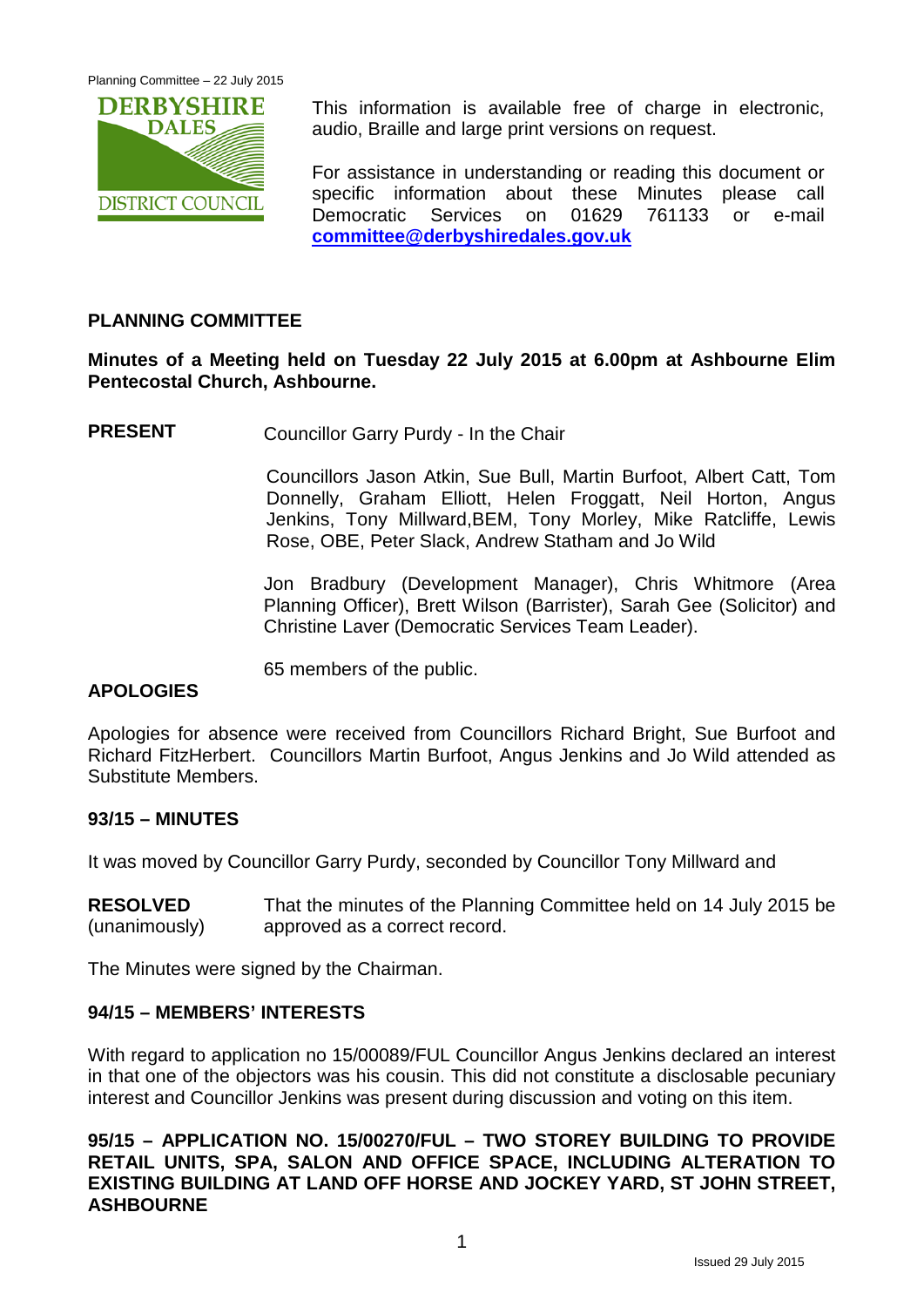Details of an email, received after publication of the agenda, from Matthew Montague, the applicant's representative, were circulated at the meeting. This detailed proposed actions in response to a recommendation for refusal of the application based on the comments of the Conservation Advisory Forum and a holding objection from Derbyshire County Council on archaeological grounds.

The applicant believed that the Conservation Forum's objections could be overcome through design changes and confirmed that an archaeological field evaluation had been commissioned, as requested by DCC's Archaeologist.

In view of the above actions, the applicant requested that consideration of the application be deferred until the necessary amendments to the proposal had been submitted.

It was moved by Councillor Garry Purdy, seconded by Councillor Sue Bull and

**RESOLVED** (Unanimously) That consideration of the application be deferred to enable the applicant to address the comments of the Conservation Advisory Forum and to undertake an archaeological field evaluation as requested by Derbyshire County Council.

#### **96/15 - APPLICATION NO. 15/00279/FUL – CHANGE OF USE OF LAND TO 3MW SOLAR FARM WITH ASSOCIATED INFRASTRUCTURE AT LADY HOLE FARM, LADYHOLE LANE, YELDERSLEY**

The Committee visited the site prior to the meeting to consider the impact of the proposed development within the immediate and wider landscape.

A correction to the information given in the report was circulated at the meeting. The Area Planning Officer confirmed that Grade II listed Firs Farm Barns were approximately 0.8km to the south east of the site and not west of the site as stated in the report.

In accordance with the procedure for public participation Ms Charlotte Mayall, representing the applicant, Soil and Sun Ltd, spoke in favour of the application.

It was moved by Councillor Mike Ratcliffe, seconded by Councillor Peter Slack and

**RESOLVED** (Unanimously) That planning permission be granted, subject to the conditions detailed in the report.

## **97/15 – APPLICATION NO. 15/00089/FUL – CHANGE OF USE OF LAND TO SOLAR FARM WITH ASSOCIATED INFRASTRUCTURE, LAND AT DAYFIELDS FARM, ATLOW**

The Committee visited the site prior to the meeting to consider the impact of the proposed development within the immediate and wider landscape.

The Development Manager noted that an amended plan had been received, showing deer fencing in place of the palisade fencing shown on the original application.

Details of the consultation response from Atlow Parish and a representation against were circulated at the meeting.

In accordance with the procedure for public participation, the following people made representations relating to this application.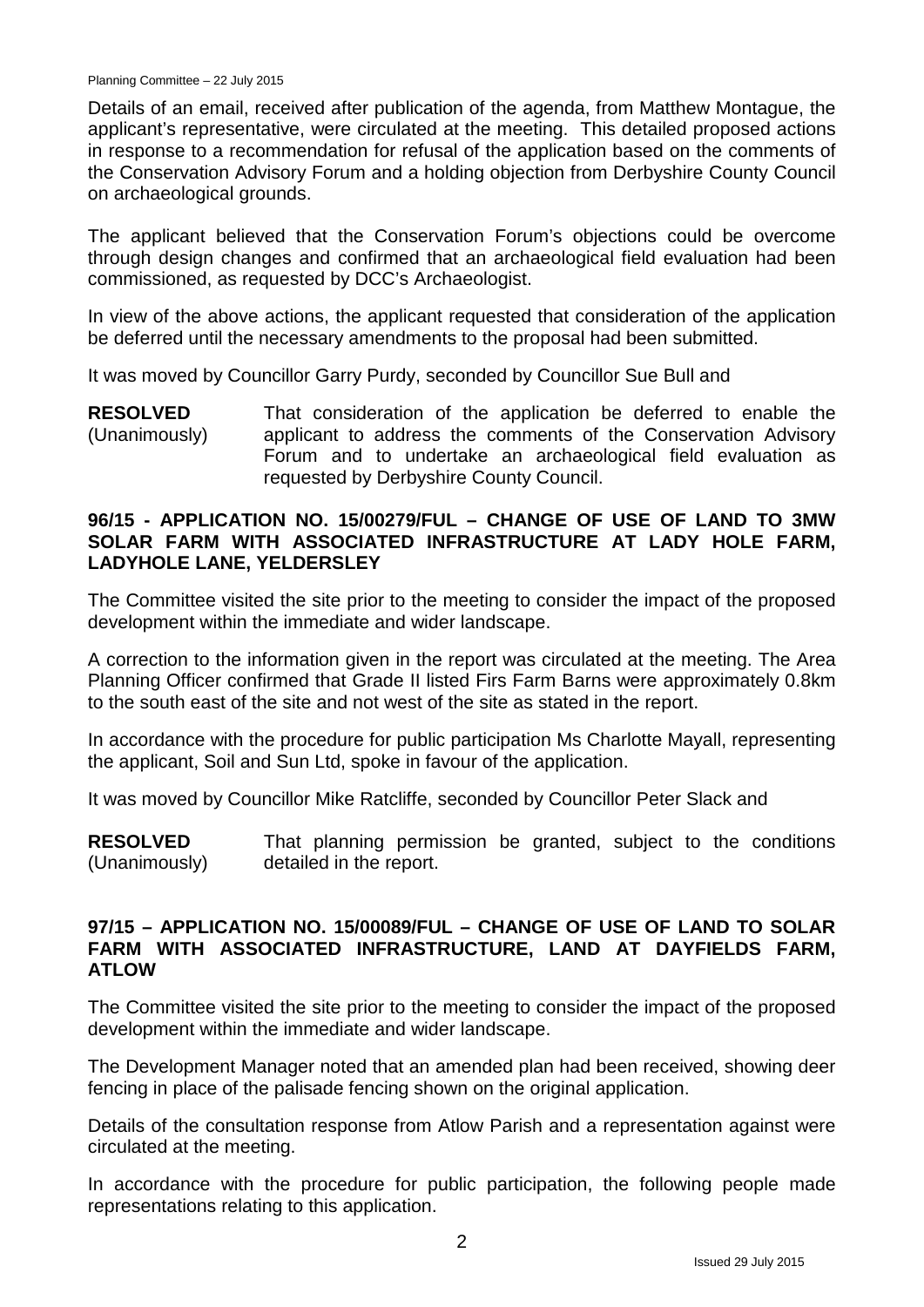## **Speaking against the application**

Suzanna Monteith, representing Atlow Parish Meeting

Timothy Court, Jane Bonsall, John Gregory, David Monteith, Kathleen Smith, Nick Harcus and Frances Monteith, all local residents.

#### **Speaking in favour of the application**

Pam Archer, owner of the site Roy Amner, representing TGC Renewables, the applicant.

It was moved by Councillor Peter Slack and seconded by Councillor Neil Horton

That planning permission be granted, with an additional condition to require a photographic survey of the road edges on the single track access route prior to commencement of work on the site.

| Voting | In favour   |    |
|--------|-------------|----|
|        | Against     | 11 |
|        | Abstentions |    |

The Chairman declared the motion LOST.

It was moved by Councillor Lewis Rose, seconded by Councillor Tony Morley and

**RESOLVED** That planning permission be refused.

## Reason for Refusal

The harm to the landscape character and appearance outweighs the benefit of the renewable energy to be generated and, as such, is in conflict with policies CS5, SF4 and NBE8 of the Local Plan and guidance in the National Planning Policy Framework taken as a whole.

| <b>Voting</b> | In favour   | 11 |
|---------------|-------------|----|
|               | Against     |    |
|               | Abstentions |    |

The Chairman declared the motion CARRIED.

## **98/15 – APPLICATION NO. 15/00319/OUT – RESIDENTIAL DEVELOPMENT OF UP TO 115 DWELLINGS WITH ASSOCIATED PUBLIC OPEN SPACE (OUTLINE) AT LEYS FARM, WYASTON ROAD, ASHBOURNE**

The Committee visited the site, prior to the meeting, in order to fully appreciate the impact of the proposed development on the landscape and the road network.

In accordance with the procedure for public participation the following people made representations in relation to this application.

## **Speaking against the application**

Councillor Lucy Green, representing Ashbourne Town Council

Bettina Lange, Planning and Transport Advisor, CPRE

Hannah Lakin, Richard Lakin, Peter Fox, Denise Brown, Mrs Orme (also representing John Dudfield), Steve Challoner, Colin Loud, Chris Kidger Poole and Patrick Kerr, all local residents.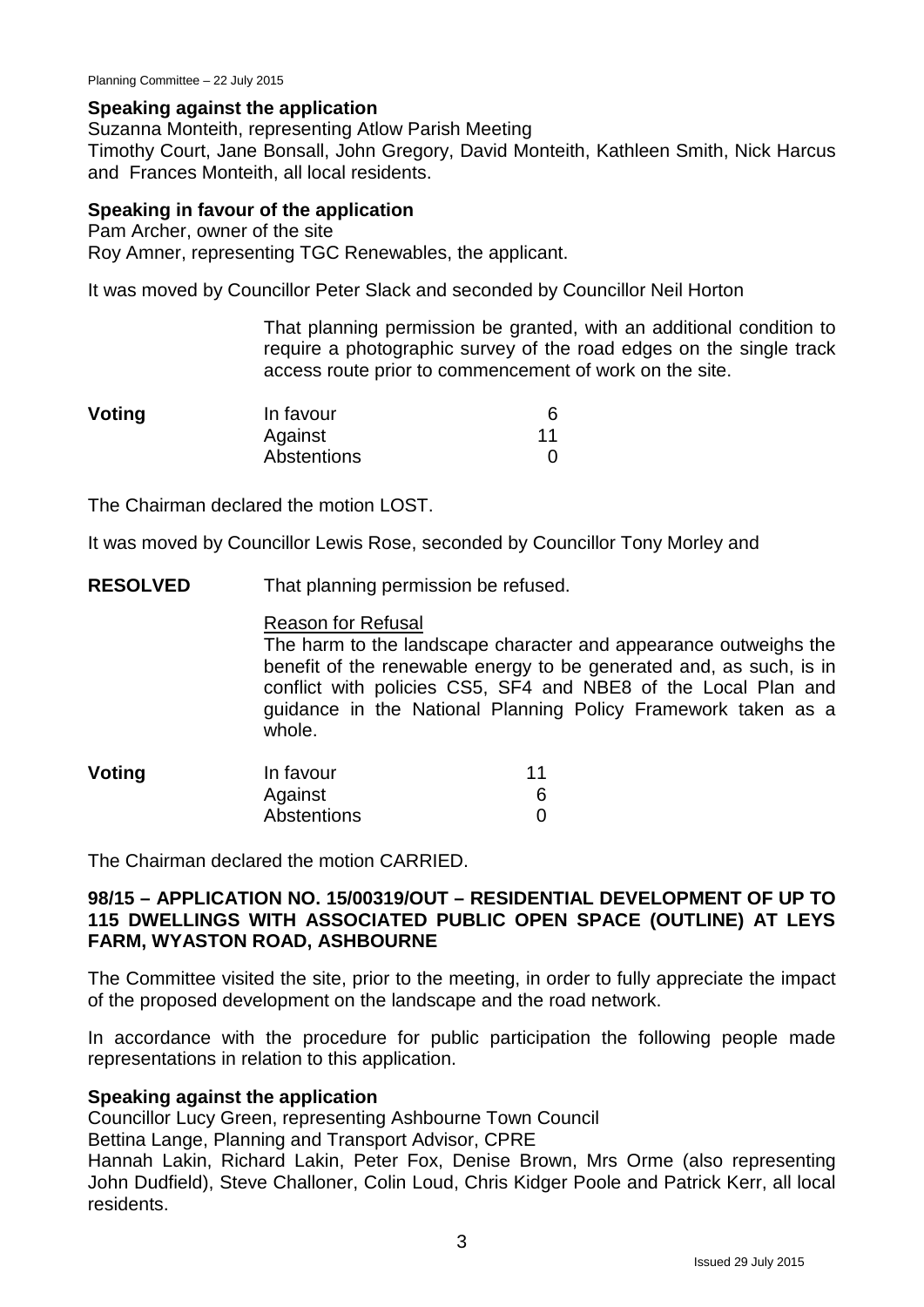It was moved by Councillor Tony Millward and seconded by Councillor Tom Donnelly

That planning permission be refused.

## Reason for Refusal

The site comprises of green fields outside the existing settlement framework of Ashbourne. The proposed development of the site, with up to 115 dwellings, is considered to constitute an unsustainable form of development as it will individually, and cumulatively with other planned residential development around the town, be likely to lead to a significant increase in traffic congestion. In addition the site is considered to be relatively remote from existing community infrastructure and services and does not incorporate the provision of additional facilities, such that future residents will be reliant on the private car to access facilities in leading their daily lives, thereby exacerbating its impact on the local road network. As such the adverse impacts of the proposed residential development are considered to significantly and demonstrably outweigh its benefits, when assessed against the policies of the NPPF taken as a whole.

Councillors Mike Ratcliffe and Tony Millward requested a recorded vote in accordance with the District Council's Rule of Procedure 19(d)

| Voting | In favour          | Councillors Sue Bull, Martin Burfoot, Tom<br>Donnelly and Tony Millward (4)                                                                                                                      |
|--------|--------------------|--------------------------------------------------------------------------------------------------------------------------------------------------------------------------------------------------|
|        | Against            | Councillors Jason Atkin, Albert Catt, Graham<br>Elliott, Helen Froggatt, Neil Horton, Angus<br>Jenkins, Tony Morley, Garry Purdy, Mike<br>Ratcliffe, Lewis Rose, Andrew Statham, Jo Wild<br>(12) |
|        | <b>Abstentions</b> | Councillor Peter Slack (1)                                                                                                                                                                       |

The Chairman declared the motion LOST.

It was moved by Councillor Lewis Rose, seconded by Councillor Jo Wild and

| <b>RESOLVED</b> | detailed in the report. | That planning permission be granted, subject to the conditions                                                                                                                                   |
|-----------------|-------------------------|--------------------------------------------------------------------------------------------------------------------------------------------------------------------------------------------------|
| Voting          | In favour               | Councillors Jason Atkin, Albert Catt, Graham<br>Elliott, Helen Froggatt, Neil Horton, Angus<br>Jenkins, Tony Morley, Garry Purdy, Mike<br>Ratcliffe, Lewis Rose, Andrew Statham, Jo Wild<br>(12) |
|                 | Against                 | Councillors Sue Bull, Martin Burfoot, Tom<br>Donnelly, Tony Millward, Peter Slack (5)                                                                                                            |
|                 | <b>Abstentions</b>      | (0)                                                                                                                                                                                              |

The Chairman declared the motion CARRIED.